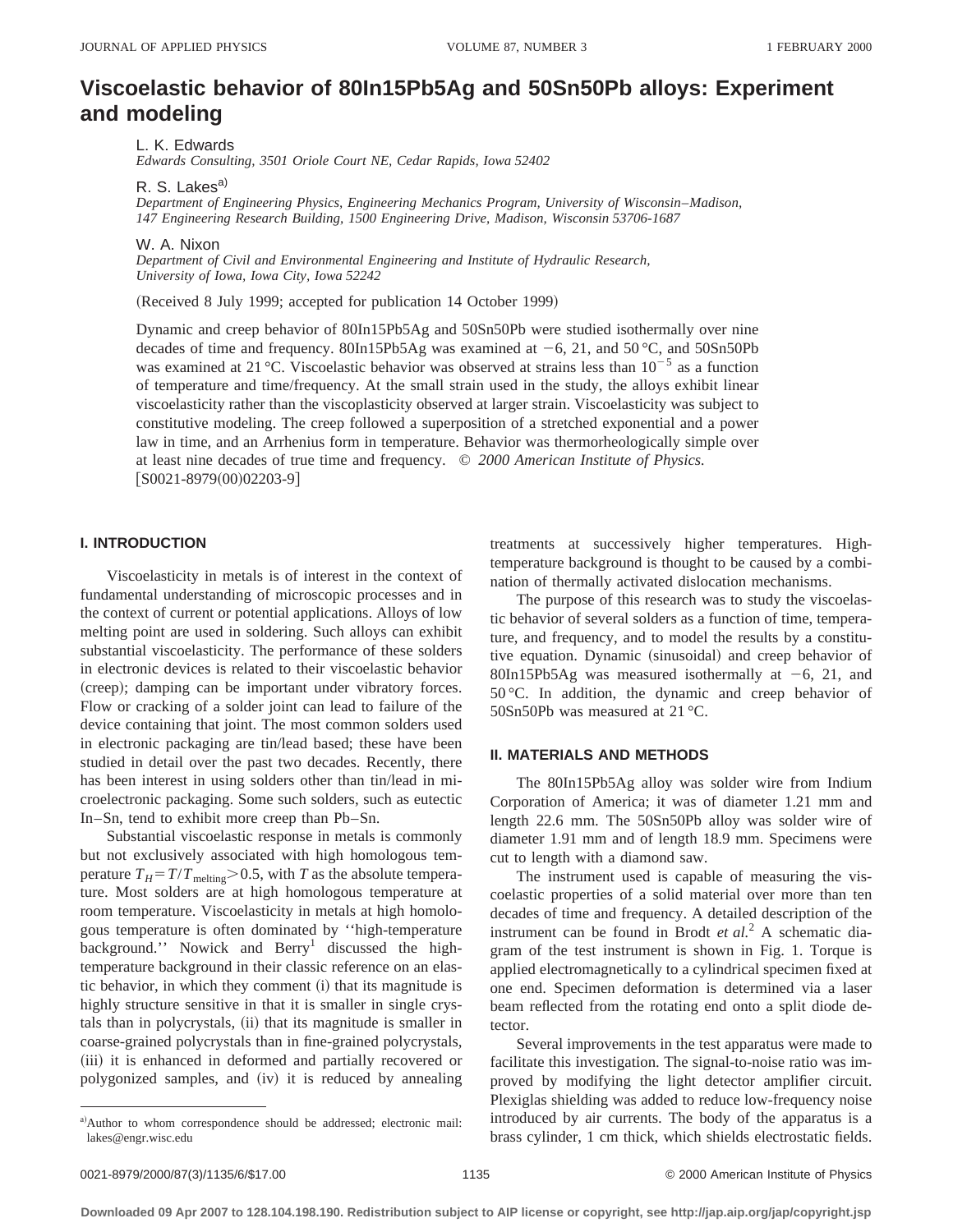

FIG. 1. Schematic diagram of the apparatus, adapted from Refs. 2, 17.

High permeability mu-metal shielding was added to eliminate parasitic torque due to static and quasistatic magnetic fields. Heating and cooling capacity was added so that viscoelastic measurements could be made at other than ambient temperature. A refrigerated probe with temperature control (FTS systems) was inserted into the apparatus for studies below ambient temperature, and a heated probe was used above ambient. Noise due to convection currents during cooling limited most tests to  $-6$  °C; some tests were done at  $-11$  °C.

Torque and angular displacement were measured in this experiment. Stress and strain were inferred via the solution of a boundary value problem for the specimen geometry in question. For dynamic torsional experiments, an exact solution is available for the boundary value problem of a solid rod of circular cross section.<sup>3</sup> For bending, quasi-static experiments can be analyzed approximately using the corresponding exact analytical solution for static bending. At resonances, damping was calculated using the method of resonant half widths, described below. Surface strain in dynamic experiments was less than  $10^{-5}$ . Linearity was studied by examination of the shape of the Lissajous figures of the dynamic stress-strain behavior (they are elliptic in a linear material) and by repeated experiments at different load level.

Creep experiments were conducted by using an electrical step function input to the bipolar amplifier which drives the coil, to apply a step torque in time to the free end of the specimen. The specimen was allowed to stabilize for at least two days within the apparatus before creep testing was begun, to allow recovery from any prior loads to occur. Creep compliance was calculated from the measured torque, *M*, angular displacement,  $\phi(t)$  as a function of time *t*, specimen radius, *r*, and length, *L*, using the quasistatic relation:

$$
J(t) = \frac{\phi(t) 0.5 \pi r^4}{ML}.
$$
 (1)

In dynamic (sinusoidal) experiments, the stiffness was considered as the absolute value of the complex shear modulus  $G^*$ . At frequencies significantly below that of the speci-



FIG. 2. Stiffness and tan  $\delta$  vs frequency and temperature for 80In15Pb5Ag (shear modulus,  $G_0$ =5.2 GPa at 1 Hz, 21 °C).

men's first torsional resonance, *G*\* was approximated by the quasistatic relation between moment *M*\*, length *L*, radius *r*, and twist angle  $\phi$ :

$$
|G^*| = \frac{M^* L}{\phi(0.5 \pi r^4)}.
$$
 (2)

Damping, expressed as the phase  $\delta$  between stress and strain, was calculated in the subresonant domain using the lumped relation between the material phase  $\delta$  and the measured phase  $\varphi$  between torque and angular displacement:

$$
\tan \delta = \tan \varphi [1 - (\nu/\nu_0)^2],\tag{3}
$$

where  $\nu$  is the frequency at which the data are measured, and  $v_0$  is the resonant frequency. At frequencies well below any resonance,

$$
\tan \delta \approx \tan \varphi. \tag{4}
$$

Coupling with flexural modes has not been a problem with this apparatus. Such coupling manifests itself as a weak spurious resonance at intermediate frequencies below the first torsional mode, and was observed in the 50Sn50Pb specimen. Data near the subresonance were masked, leaving a small gap in the data. Such effects were minimized by making the specimen and the end attachment as symmetrical as possible.

For materials of comparatively low loss at frequencies corresponding to a resonant torsional or bending resonant mode of the specimen, damping was calculated using the shape of the frequency response curve near the resonance (the resonance half-width method):

$$
\tan \delta \approx \frac{\Delta \nu}{\nu_0 \sqrt{3}},\tag{5}
$$

where  $\Delta\omega$  is the full width of the resonance curve at half maximum. A related approach using the width at  $1/\sqrt{2}$  of maximum is valid within 1% for tan  $\delta \le 0.28$ .<sup>4</sup>

#### **III. RESULTS**

Dynamic and creep results for 80In15Pb5Ag at  $-6$ , 21, and 50 °C, and some dynamic results at  $-11$  °C are shown in Fig. 2. The normalized stiffness and tan  $\delta$  are plotted versus

**Downloaded 09 Apr 2007 to 128.104.198.190. Redistribution subject to AIP license or copyright, see http://jap.aip.org/jap/copyright.jsp**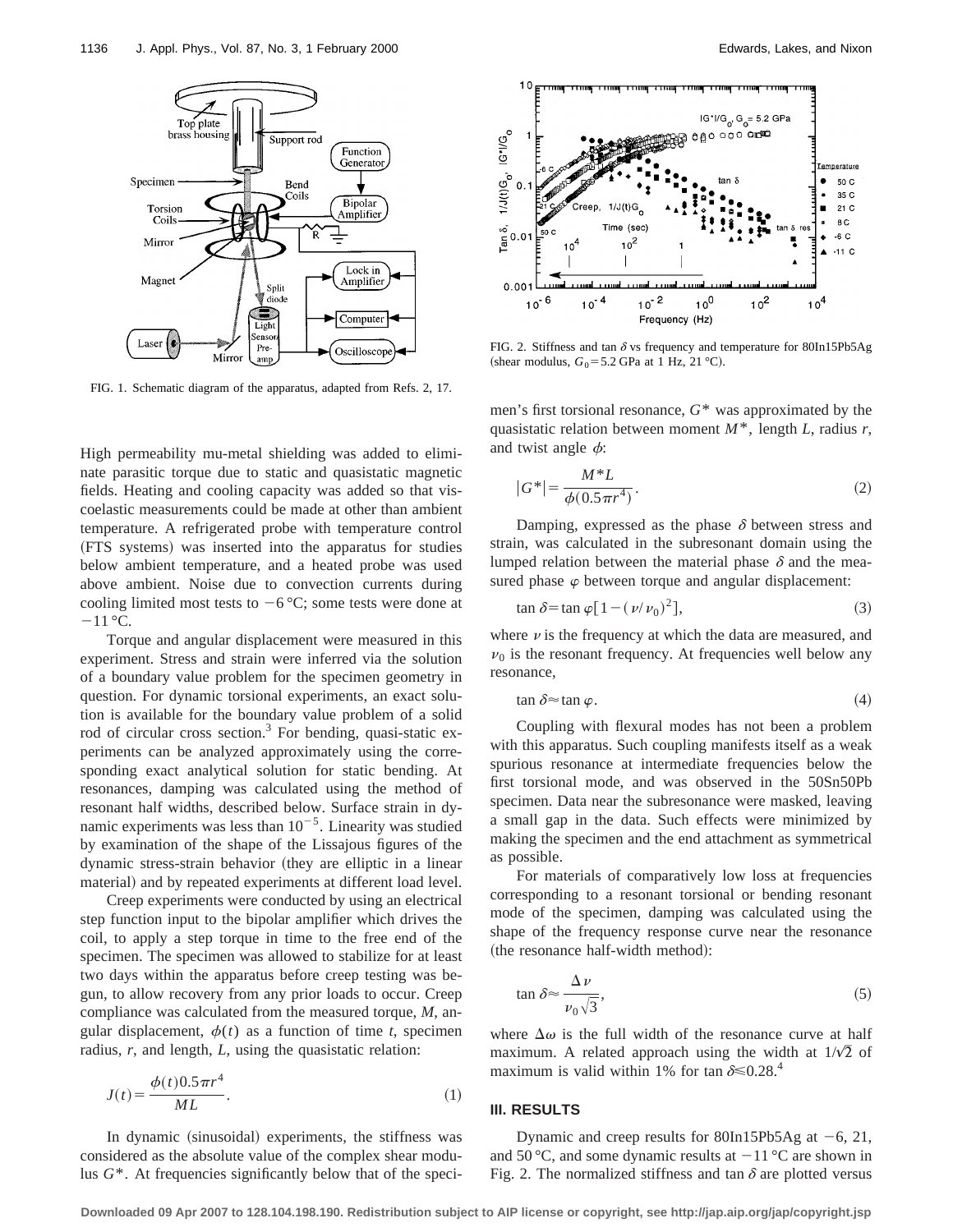frequency. At the small strain used in the study, the alloys exhibit linear viscoelasticity rather than the viscoplasticity observed by others at larger strain. The stiffness was normalized to a frequency of 1 Hz and a temperature of  $21^{\circ}$ C, at which the shear modulus was measured as 5.2 GPa. Creep data versus time *t* were plotted on the same graph as dynamic (sinusoidal) data versus frequency  $\nu$  using the relation<sup>5</sup>  $\nu$  $=1/2\pi t$ .

Dynamic and creep results for 50Sn50Pb at 21 °C are shown in Fig. 3, which shows normalized stiffness and tan  $\delta$ plotted versus frequency. The stiffness was normalized to a frequency of 1 Hz and a temperature of  $21^{\circ}$ C, at which the shear modulus was 9.1 GPa. Figure 3 also shows results by Brodt, Cook, and Lakes for 52In48Sn for comparison. Also plotted in Fig. 3 is tan  $\delta$  versus frequency for 63Sn37Pb, an alloy similar to 50Sn50Pb, measured by Woirgard, Sarrazin, and Chaumet.<sup>6</sup> Woirgard *et al.* noted a small knee in the tan  $\delta$  curve for 63Sn37Pb at 0.1 Hz, but they did not provide a detailed description of their 63Sn37Pb specimen. A similar small knee in the tan  $\delta$  curve was also observed for 50Sn50Pb at 0.05 Hz. The tan  $\delta$  measured for 50Sn50Pb is approximately 4.4 times that reported by Woirgard *et al.* for 63Sn37Pb in the frequency range of  $10^{-4} - 10^{-2}$  Hz, and 3.5 times that reported by Woirgard *et al.* in the frequency range from 0.1 to 10 Hz. Another difference between these alloys was found by Steinberg, $\prime$  who reported that the fatigue life for 63Sn37Pb is twice as long for 50Sn50Pb in reversed shear and four times as long for reversed bending. Steinberg reported fatigue data for several tin/lead alloys, and in all cases, the higher the lead content, the lower the fatigue life. This indicates that tin/lead alloys behave differently based on the composition, so the difference seen here in the damping is not inconsistent with differences seen in fatigue. Also, damping in metals is affected by grain structure and dislocation density, which depends on cold work. Wire specimens tend to be heavily cold worked.

The solder alloys exhibit much more creep and damping than structural metals such as steel, brass, and aluminum alloys, for which tan  $\delta$  can range from  $10^{-3}$  to less than  $10^{-5}$ .

#### **IV. CAUSAL MECHANISMS**

It is generally agreed that the high-temperature background (which refers to the rapid increase in the damping of metals when the temperature is above about half of the homologous temperature) is caused by a combination of thermally activated dislocation mechanisms. Viscoelasticity rather than viscoplasticity is observed at the small strains used in this study, since the strain is too small to cause dislocation breakaway, which gives rise to plastic deformation. The solders, having low melting temperatures, are at high homologous temperature at room temperature. Most prior experimental studies which disclosed high-temperature background have been focused primarily on other damping mechanisms such as grain boundary slip or the Zener mechanism for atomic movement in alloys; the high-temperature background was superposed on the phenomenon of primary interest. Also, in most prior experiments temperature has



FIG. 3. Stiffness and tan  $\delta$  vs frequency for wire 50Sn50Pb and cast 52In48Sn at 21 °C (shear modulus,  $G_0 = 9.1$  GPa for 50Sn50Pb at 1 Hz, 21 °C). Tan  $\delta$  vs frequency for 63Sn37Pb following Woirgard *et al.* shown for comparison.

been scanned rather than frequency since it is easier to do so. Schoeck, Bisogni, and Shyne<sup>8</sup> supposed a generic thermally activated dislocation point defect mechanism and arrived at an expression for the dependence of the background mechanical damping tan  $\delta$  on absolute temperature *T* and angular frequency  $\omega=2\pi\nu$ :

$$
\tan \delta = \frac{K}{\left[\omega \exp(U_0/kT)\right]^n},\tag{6}
$$

in which *K* is a constant, *k* is Boltzmann's constant, and  $U_0$ is the activation energy of the rate-controlling process, and *n* is a constant. This equation describes an Arrhenius-type temperature dependence of properties, with a modified activation energy. The true activation energy, *U*, is thought to be related to the rate-controlling activation energy,  $U_0$ , by  $U$  $= nU_0$ . For example, the activation energy for vacancy motion can range from 10% to 30% of the self-diffusion activation energy for some body-centered-cubic (bcc) metals, and from 40% to 60% for face-centered-cubic  $~(fcc)$  metals.<sup>9</sup> Depending on the reference, indium is reported to be bcc, $^{10}$ tetragonally deformed fcc,<sup>11</sup> or face-centered tetragonal.<sup>12</sup> Lead is  $fcc<sup>1</sup>$  and silver is fcc.

The activation energy, 55.4 kJ/mol, of the ratecontrolling process was inferred from the shift in the creep curves with temperature as presented below. Behavior was thermorheologically simple over at least nine decades of true time and frequency, which means a change in temperature was equivalent to a shift of viscoelastic property curves versus log time or log frequency. The dominant causal mechanisms responsible for behavior over nine decades of true time and frequency therefore have the same temperature sensitivity. A single causal mechanism may be operative over the full range of time and frequency.

Diffusion data for indium, lead, and silver are shown in Table I. The values are from the *CRC Handbook of Chemistry and Physics*,<sup>13</sup> unless otherwise noted (Refs. 19 and 20 in Table I). These data suggest that the deformation mechanism for viscoelastic behavior of this particular alloy is governed by lattice diffusion of silver in indium, which has an activation energy of 48 and 54 kJ/mol depending on direction. Referring to Table I, the diffusion coefficient,  $D_T$ , is given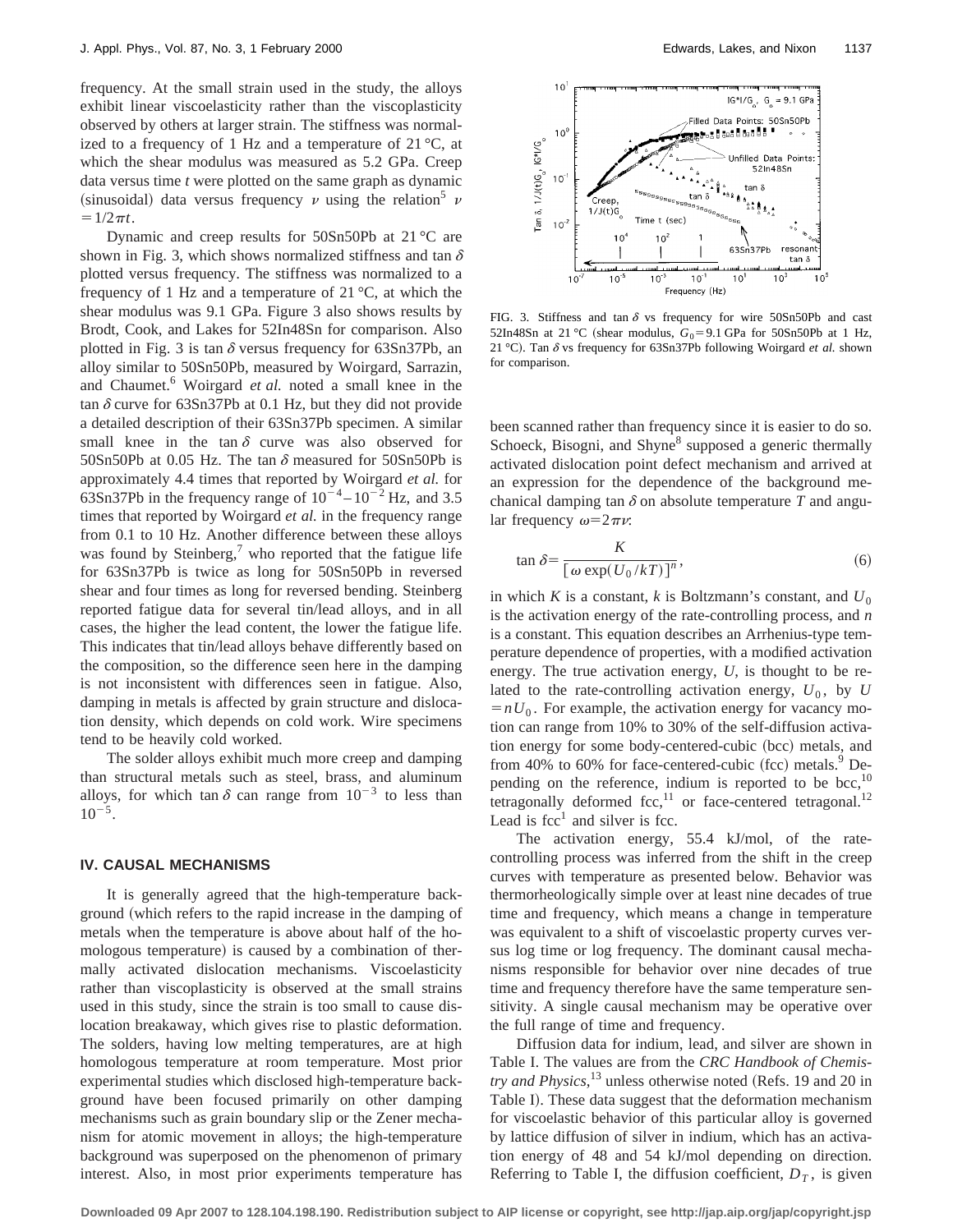| Solute | Matrix | Activation energy<br>(kJ/mol)          | Frequency factor, $D_0$<br>$\rm (cm^2/s)$ |
|--------|--------|----------------------------------------|-------------------------------------------|
| Silver | Indium | $S \perp c$ 53.5, $S \parallel c$ 48.1 | $S \perp c$ 0.52, $S \parallel c$ 0.11    |
| Lead   | Indium | Not Available                          | Not Available                             |
| Indium | Indium | $S \perp c$ 78.2, $S \parallel c$ 78.2 | $S \perp c$ 3.7, $S \parallel c$ 2.7      |
| Silver | Lead   | $P$ 60.2, 63.5 <sup>a</sup>            | P 14.4, 15.2                              |
| Lead   | Lead   | S 106.9, 106.7, <sup>b</sup>           | S 0.887, 0.88, 1.4, 0.7                   |
|        |        | 109.2, 103.7                           |                                           |
| Indium | Lead   | Not Available                          | Not Available                             |
| Silver | Silver | S 189.4                                | S 0.67                                    |
| Lead   | Silver | P 159                                  | $P_{0.22}$                                |
| Indium | Silver | S 171                                  | S 0.41                                    |

*S*: Single crystal, *P*: polycrystalline,  $\bot c$ : perpendicular to *c* direction,  $\Vert c$ : parallel to *c* direction.

a Reference 19. b Reference 20.

by an Arrhenius equation,  $D_T = D_0 \exp\{-U/RT\}$  in which  $D_T$ is the diffusion coefficient,  $D_0$  is the frequency factor,  $U$  is the activation energy,  $R = 8.31$  J/mol, *K* is the gas constant, and *T* is the absolute temperature. A variety of viscoelastic mechanisms, including dislocation drag, may be governed by an underlying diffusion process, therefore identification of an activation energy does not permit identification of a particular mechanism in this case.

As for PbSn, since experimental data are available at only one temperature, one cannot infer the activation energy. However, observe that the activation energy for lattice self-diffusion<sup>14</sup> of tin in tin is  $105-107$  kJ/mol depending on crystallographic direction, and for lead in lead, 107–109 kJ/ mol.

As for more specific understanding of the viscoelastic mechanism, Eq.  $(6)$  does not allow one to predict the exponent of the observed power-law frequency dependence of tan  $\delta = A \nu^{-\beta}$  about 0.001 Hz. Here  $\beta$  is identical to *n* in Eq. (6). Experimentally, the tan  $\delta$  levels off at low frequency rather than increasing without bound. The dislocation drag model expressed in Eq. (6) assumes no restoring force on the dislocation; the version incorporating a restoring force predicts tan  $\delta$  to decrease at sufficiently low frequency. Such a decrease was not seen in this study or in experiments over eleven decades on eutectic  $In-Sn<sup>15</sup>$  Moreover, a selforganized criticality dislocation model which predicts  $\beta=2$ for all materials was excluded by measurements showing  $\beta$ <1 over many decades of frequency in several eutectic and  $\gamma$ -phase In–Sn alloys.<sup>15</sup> As presented below,  $\beta$ <1 is also obtained for the alloys examined in the present study. The behavior is not consistent with the Deybe form:

$$
\tan \delta = \Delta \frac{\omega \tau}{1 + \omega^2 \tau^2},\tag{7}
$$

with  $\tau$  as a relaxation time and  $\omega=2\pi\nu$ .

Deybe peaks cover about one decade of frequency and at frequencies well above the Deybe peak, tan  $\delta \propto \nu^{-1}$ . Many relaxation mechanisms, including order-disorder processes, thermoelastic relaxation, and Zener relaxation in solid solutions, $\frac{1}{1}$  give rise to a Debye peak.

## **V. CONSTITUTIVE MODELING**

#### **A. 80In15Pb5Ag**

The following normalized, dimensionless constitutive equation was used to model the dependence of the creep compliance of these alloys on time *t* (in sec) and absolute temperature  $T$  (in K). It consists of a sum of a stretched exponential form and a power law in time

$$
J(t,T) = J_0[1 - \hat{A}e^{-[t/\tau_r(T)]^{\beta}}] + \{t/\tau_c(T)\}^m,
$$
\n(8)

with  $0<\beta \leq 1$  as the stretched exponent, and  $J_0$  and  $\hat{A}$  as constants.  $\tau_r(T)$  is a characteristic retardation time, and  $\tau_c(T)$  is a characteristic time for creep. The temperature dependence is assumed to be Arrhenius:  $\tau_r^{-1} = \tau_{r0}^{-1}$  $\exp\{-U/RT\}$  and  $\tau_c^{-1} = \tau_{c0}^{-1} \exp\{-U/RT\}$ . The normalizing shear modulus is  $G_0 = 5.2$  GPa. Two terms are used rather than one owing to the large range of frequency studied (nine decades).

Since overall curve fitting of creep is much more sensitive to the second term than the first term, the stretched exponent  $\beta$  was determined from tan  $\delta$  versus frequency above 0.001 Hz as shown in Fig. 4. To use the creep compliance model given in Eq.  $(8)$  for dynamic tan  $\delta$  which depends on frequency  $\nu$ , the dynamic data were converted to time depen-



FIG. 4. Comparison of experimental results and shifted tan  $\delta$  based on timetemperature superposition model for 80In15Pb5Ag at  $-6$ , 21, and 50 °C.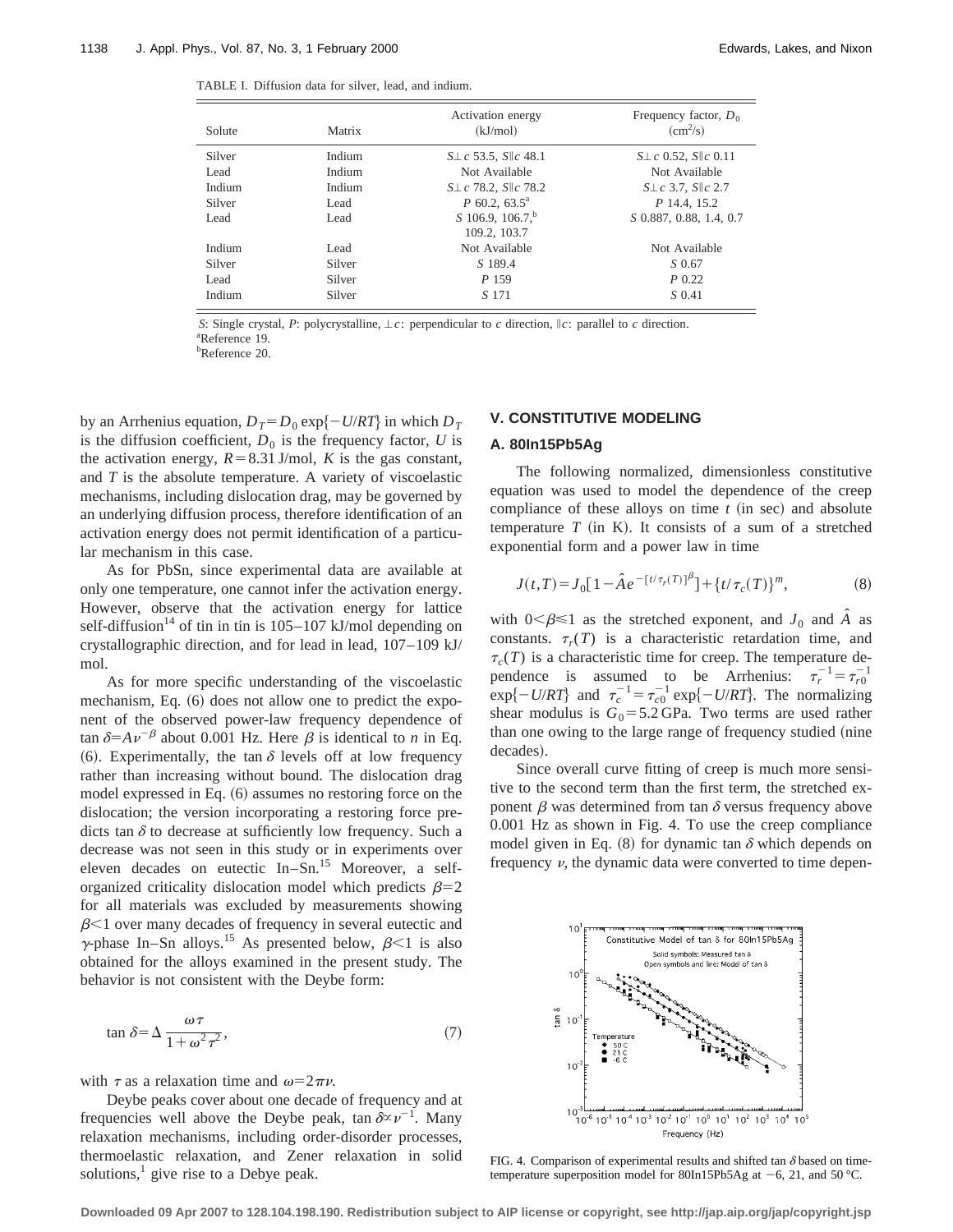

FIG. 5. Comparison of creep and dynamic modulus results and the creep compliance model for 80In15Pb5Ag at  $-6$ , 21, and 50 °C.

dent creep data, using  $\nu=1/2\pi t$ . In this portion of the curve, tan  $\delta$  is related to frequency based on the following equation:

$$
\tan \delta = A \, \nu^{-\beta},\tag{9}
$$

in which tan  $\delta$  is mechanical damping and A and  $\beta$  are constants. The slope  $\beta$  for frequencies is the same stretched exponent as in Eq. (8), well above the peak in tan  $\delta$  from the first term, as can be demonstrated numerically. However, an analytical interrelation between creep  $J(t)$  and damping tan  $\delta$ is not available for general values of  $\beta$ . Values for the stretched exponent,  $\beta$ , and constant,  $A$ , at temperatures of  $-6$ , 21, and 50 °C, were determined by curve fitting. Within the 95% confidence interval,  $\beta$  is independent of temperature. A stretched exponent  $\beta$ =0.257, determined by averaging the calculated value of  $\beta$  over temperature, was used in the overall constitutive model of 80In15Pb5Ag. The 95% confidence interval in the stretched exponent,  $\beta$  was  $\pm 0.010$ at 21 and 50 °C,  $\pm 0.015$  at  $-6$  °C, and  $\pm 0.030$  at  $-11$  °C. This aspect of the modeling deals with frequencies above about 0.001 Hz; it represents neither the rolloff in damping at lower frequency nor creep. Experimental results for tan  $\delta$  for -6, 21, and 50 °C are compared in Fig. 4 with tan  $\delta$  shifted according to the thermally activated model.

The parameters,  $J_0$ ,  $\hat{A}$ , and *m* as well as the activation energy *U* in Eq. (8) for  $J(t,T)$  were determined by curve fitting for  $-6$ , 21, and 50 °C over the full nine decades of creep and dynamic compliance data. For all temperatures,  $J_0$ = 1.043,  $\hat{A}$  = 0.147,<br>= 55.44 kJ/mol K. Time  $\beta = 0.257$ ,  $m = 0.487$ , *U* Time parameters were  $\tau_{r0}$ =5.60  $\times 10^{-10}$  s, with  $\tau_{c0} = 3.37 \times 10^{-8}$  s. The correlation coefficients for the models were 0.999 or better at 21 and at 50 °C, and 0.998 at  $-6$  °C. The poorer fit at  $-6$  °C is attributed to convection-induced noise during cooling. Experimental and modeled creep and equivalent dynamic compliance results are plotted in Fig. 5 for  $-6$ , 21, and 50 °C.

Therefore, the alloy is thermorheologically simple. Plazek<sup>16</sup> has pointed out that given data within a fairly narrow experimental window (3 decades or less) the test for thermorheological simplicity can only be definitive in its failure. That is, such an experiment is capable of demonstrating thermorheological complexity but it cannot demonstrate simplicity. Plazek showed that nearly perfect superposition was obtained for data for polystyrene over a restricted range of 3.4 decades, but that data over 6 decades could not be

TABLE II. Parameters used in creep compliance model  $[Eq. (8)]$  for 50Sn50Pb.

| Model Parameter            | 50Sn50Pb, $21^{\circ}$ C | 80In15Pb5Ag, 21 °C |
|----------------------------|--------------------------|--------------------|
|                            | 1.024                    | 1.043              |
| $\frac{J_0}{\hat{A}}$      | 0.151                    | 0.147              |
| β                          | 0.167                    | 0.257              |
| $\tau_r(s)$                | 1.0                      | 4.08               |
| m                          | 0.560                    | 0.478              |
| Correlation coefficient, R | 0.999362                 | 0.999960           |
| $G_0$ (GPa), 1 Hz          | 9.1                      | 5.2                |
| 95% confidence interval    | $\pm 0.006$              | $\pm 0.010$        |
| for $\beta$                |                          |                    |

superposed. It is notable that the alloy considered here is thermorheologically simple over nine decades of true frequency. The temperature range  $-6-50$  °C gives a shift of about 1.9 decades of effective time or frequency.

The sensitivity of the model was checked by varying the model parameters one at a time by  $\pm 10\%$ . The remaining parameters were held constant. The model is most sensitive to the power law stress exponent, *m*. It is less sensitive to the other parameters. A change in the characteristic times causes a shift of the creep curve versus log time; while a change in the power law stress exponent, *m*, causes a change in slope of the creep portion of the curve.

# **B. 50Sn50Pb. Comparisons**

Since data for 50Sn50Pb were measured at one temperature, 21 °C the constitutive parameters obtained apply to that temperature. As done above, the constants in the creep compliance model  $[Eq. (8)]$ , specifically the stretched exponent,  $\beta$ , and constant,  $\hat{A}$ , for 50Sn50Pb were determined at 21 °C. These and other model parameters are listed in Table II. Corresponding values for 80In15Pb5Ag at 21 °C are also listed. The values for the two solders are compared at the same operational temperature, not the same homologous temperature.

Creep compliance versus time curve on a logarithmic scale has slope  $m=0.560$  for 50Sn50Pb, higher than 0.478 for 80In15Pb5Ag, so more creep takes place in a given decade for 50Sn50Pb than 80In15Pb5Ag.

Tan  $\delta$  at higher frequencies followed the  $v^{-\beta}$  dependence of Eq. (9). For 50Sn50Pb,  $\beta$ =0.167. Experimental and modeled tan  $\delta$  for 50Sn50Pb at 21 °C are compared in Fig. 6,



FIG. 6. Comparison of experimental results and tan  $\delta$  model for 50Sn50Pb.